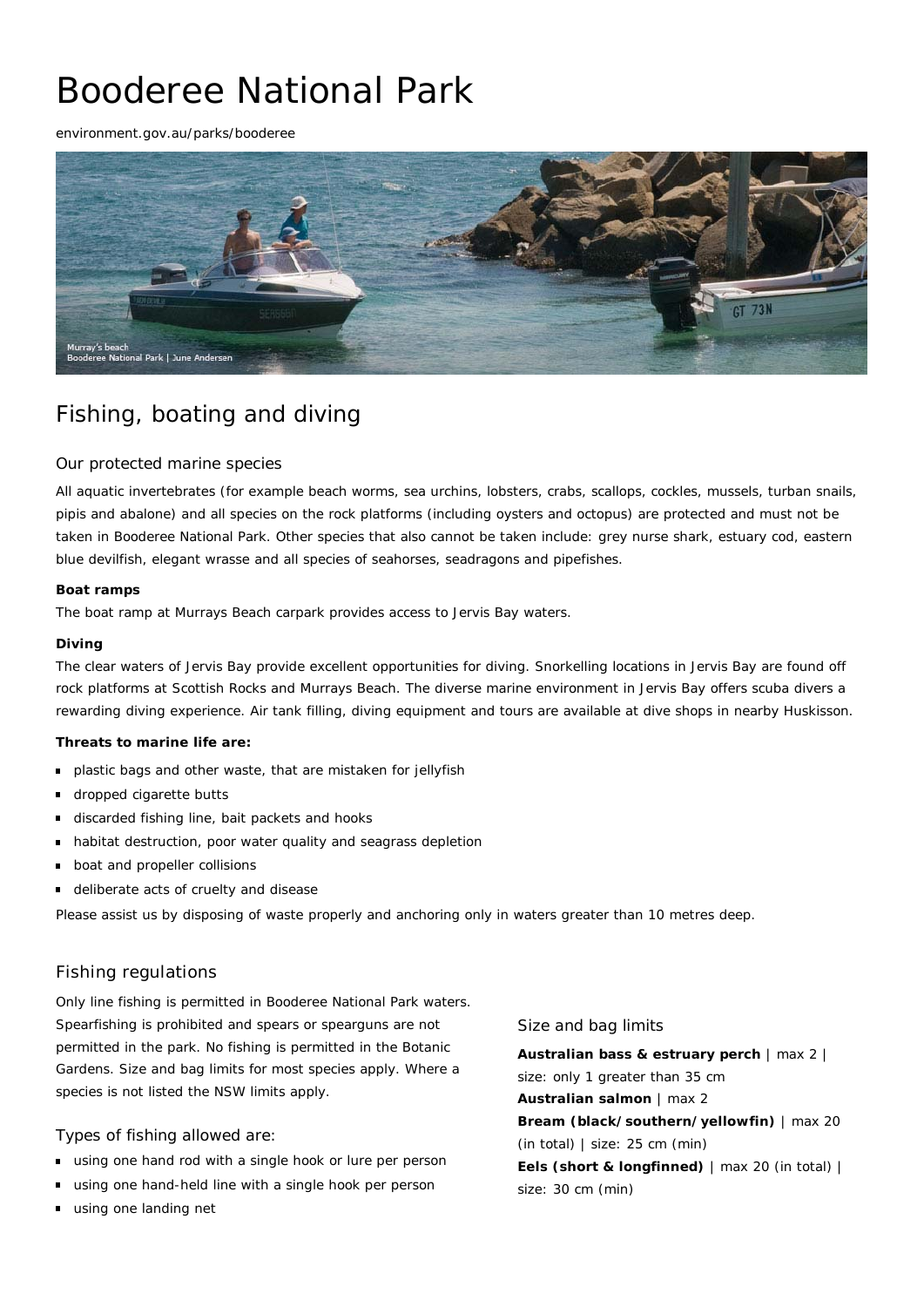Types of fishing **NOT** allowed are:

- commercial fishing
- spearfishing using either handspears or spearguns
- no live bait other than a limited number of fish or squid may be collected or used in Booderee National Park (NOTE: Fishing bag limits are the same as the adjoining NSW waters, with the exception of squid collected - 10 per person)
- all plants and animals are protected including abalone, crayfish, pipis, crabs, oysters and all other shellfish and crustaceans
- all life on rock platforms is protected

## Activities **NOT** allowed are:

- use of jet skis
- towing of persons behind boats
- **boom riding**
- anchoring on seagrass communities

## Anchoring and mooring

### Anchoring

'No anchoring areas' have been established in Booderee National Park in order to protect sea-grass and other shallow water habitats from physical damage by anchoring. Anchoring is not permitted in Booderee National Park in water depths less than 10 metres at low tide, in marine Sanctuary Zones, and the Bowen Island and HMAS Creswell Special Purpose Zones to which public access is closed (see attached Zoning Map). Please do not anchor in these areas unless in an emergency where necessary to protect life or property.

In order to allow for sustainable commercial and public use of the Park, moorings have been installed in no anchoring areas of particular demand. These areas are northwest Bowen Island,

**Flathead (dusky/common)** | max 10 | size: only 1 greater than 70 cm, all others a min of 36 cm **Flathead (sand/tiger)** | max 20 (in total) | size: 33 cm (min) **Groper (blue, red/brown)** | max 2 (in total) **Kingfish (yellowtail)** | max 5 | size: 60 cm (min) **Luderick** | max 20 | size: 25 cm (min) **Mackerel (spanish or spotted)** | max 5 (in total) **Morwong (banded)** | max 5 **Morwong (red/sea carp)** | max 5 | size: 25 cm (min) **Morwong (jackass, rubberlip)** | max 20 | size: 28 cm **Mullet (poddy - for live bait)** | max 20 | size: less than 15 cm m (min) **Mullet (sea/bully)** | max 20 | size: 30 cm (min) **Mulloway (or jewfish)** | max 5 | size: 70 cm (min) - 2 per day | 45 cm (min) all others **Rock blackfish** | max 10 | size: 30 cm (min) **Sharks & rays** | max 5 (in total) max 2 (wobbegong) | size: 91 cm (min) - for school shark only **Snapper** | max 10 | size: 30 cm (min) **Squid (southern calamari & arrow)** | max 10 (in total) **Surgeon fish (sawtail)** | max 5 **Tailor** | max 20 | size: 30 cm (min) **Tarwhine** | max 20 | size: 20 cm (min) **Teraglin** | max 5 | size: 38 cm (min) **Trevally** | max 20 (in total) **Whiting (sand whiting)** | max 20 (in total) | size: 27 cm (min)

Murrays Beach, and Hole-in-the Wall. Moorings have buoys, which are labeled with their capacity and limits of use. Please adhere to these limits, do not leave a vessel unattended, and do not manoeuvre under power while attached to a mooring.

## Mooring

#### Bowen Island

There are 4 moorings located within the Bowen Island Sanctuary Zone. North-west Bowen Island has long been a popular dive location, and these moorings have been installed for the use of commercial dive companies who hold a current permit to use the Park, and registered members of the Jervis Bay Dive Club. Limits of use outlined below apply to both commercial and club users. Three moorings in this zone have a 40 tonne capacity, whilst one mooring (the southern-most) has an 80 tonne capacity. The 80 tonne mooring has been installed for use by commercial vessels exceeding 40 tonne capacity. Vessels exceeding 40 tonnes must not use 40 tonne moorings, and should use their anchor in emergency situations.

#### **Limit of use - 40 tonne moorings**

Vessel length : 20 metres Vessel weight : 40 tonnes Wind speed : 30 knots Time : 2 hours

#### **Limit of use - 80 tonne moorings**

Vessel length : 30 metres Vessel weight : 80 tonnes